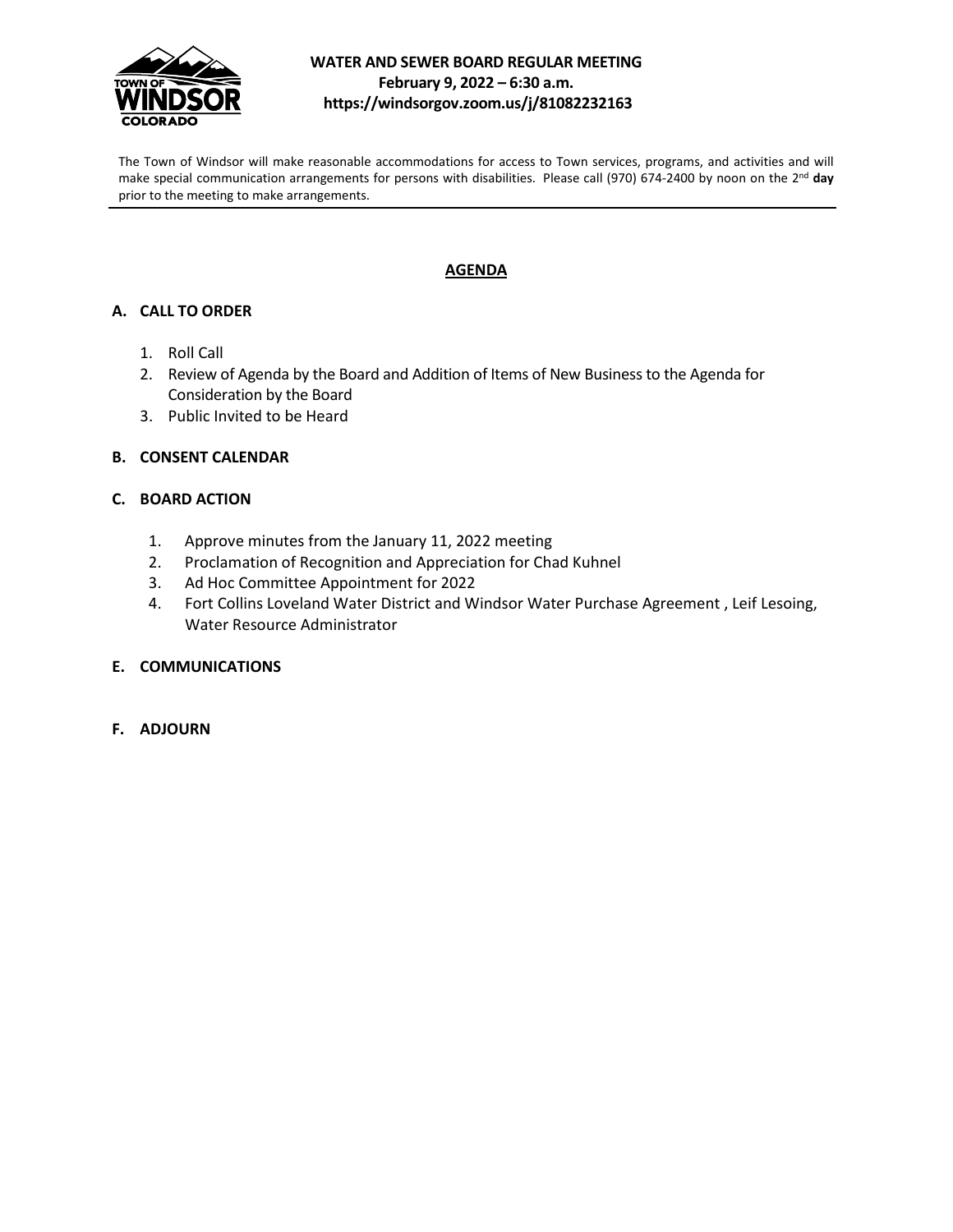

## **MINUTES**

## **A. CALL TO ORDER**

Board Chairperson Bielawski called the meeting to order at 6:30 a.m.

| Roll Call     | Chairperson<br>Vice-Chairperson<br>Secretary                   | Greg Bielawski<br>Carlos Medina<br>Janene Willey<br>Darell Zimbelman<br>Milt Tokunaga<br>Milton Geiger        |
|---------------|----------------------------------------------------------------|---------------------------------------------------------------------------------------------------------------|
|               | Alternate<br>Alternate                                         | Gale McGaha Miller<br>Alan MacGregor<br>Alan Overton                                                          |
| Also present: | Water Resources Administrator<br>Water Conservation Technician | Ken Bennett<br>Leif Lesoing<br>Kevin Hartley<br>Erin Porter                                                   |
|               |                                                                | <b>Town Board Liaison</b><br>Dir. Of Community Development John Thornhill<br>Utility Billing Admin Specialist |

- 1. Review of Agenda by the Board and Addition of items of New Business to the Agenda for Consideration by the Board There were no new agenda items considered.
- 2. Public Invited to be Heard There was no public comment.
- 3. Introduction of Water Conservation Technician Kevin Hartley Mr. Lesoing introduced the Board to Kevin Hartley, the new Water Conservation Technician.

#### **B. CONSENT CALENDAR**

There were no items on the consent calendar.

#### **C. BOARD ACTION**

- 1. Minutes of November 10, 2021, Regular Meeting **Board Vice Chairman Medina moved to accept the minutes for the November 10, 2021 meeting; Board Member Willey seconded the motion. Motion carried unanimously.**
- 2. Election of Officers

Board Member Zimbelman nominated the existing Board Officers remain in their current positions. All Board Officers accepted the nominations.

**Board Member McGaha Miller moved to accept the nominations of the nominated Officers; Board Member Tokunaga seconded the motion. Motion carried unanimously**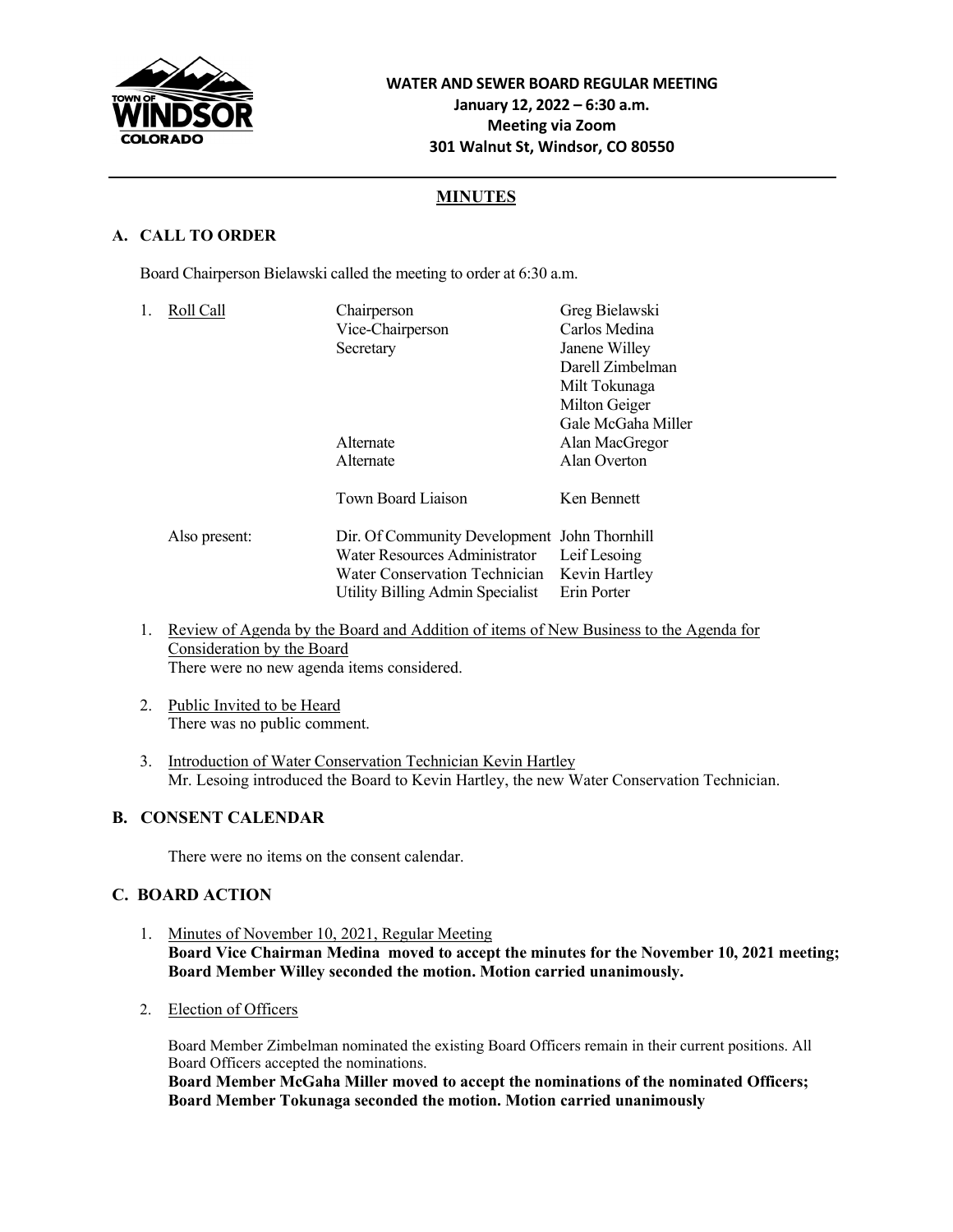3. Drought Management Plan

Mr. Lesoing stated that proposed changes were made from previous discussions. The Board Discussed the plan further.

**Board Secretary Willey moved to recommend that the Town Board release the Drought Management Plan for public comment; Board Member Geiger seconded the motion. Motion carried unanimously**

#### **D. COMMUNICATION**

1. Snow Pack

Mr. Lesoing stated that the current snowpack is going in the right direction, but it was still early. The Board discussed the current snowpack and the drought monitor.

2. NISP Update

Mr. Lesoing stated that the Record of Decision was expected in Quarter 1 this year.

#### **E. ADJOURN**

#### **Board Member Zimbelman moved to adjourn the meeting at 7:19AM; Board Vice-Chairman Medina seconded the motion. Motion carried unanimously.**

Submitted by:

This Pates

Erin Porter, Utility Billing Administrative Specialist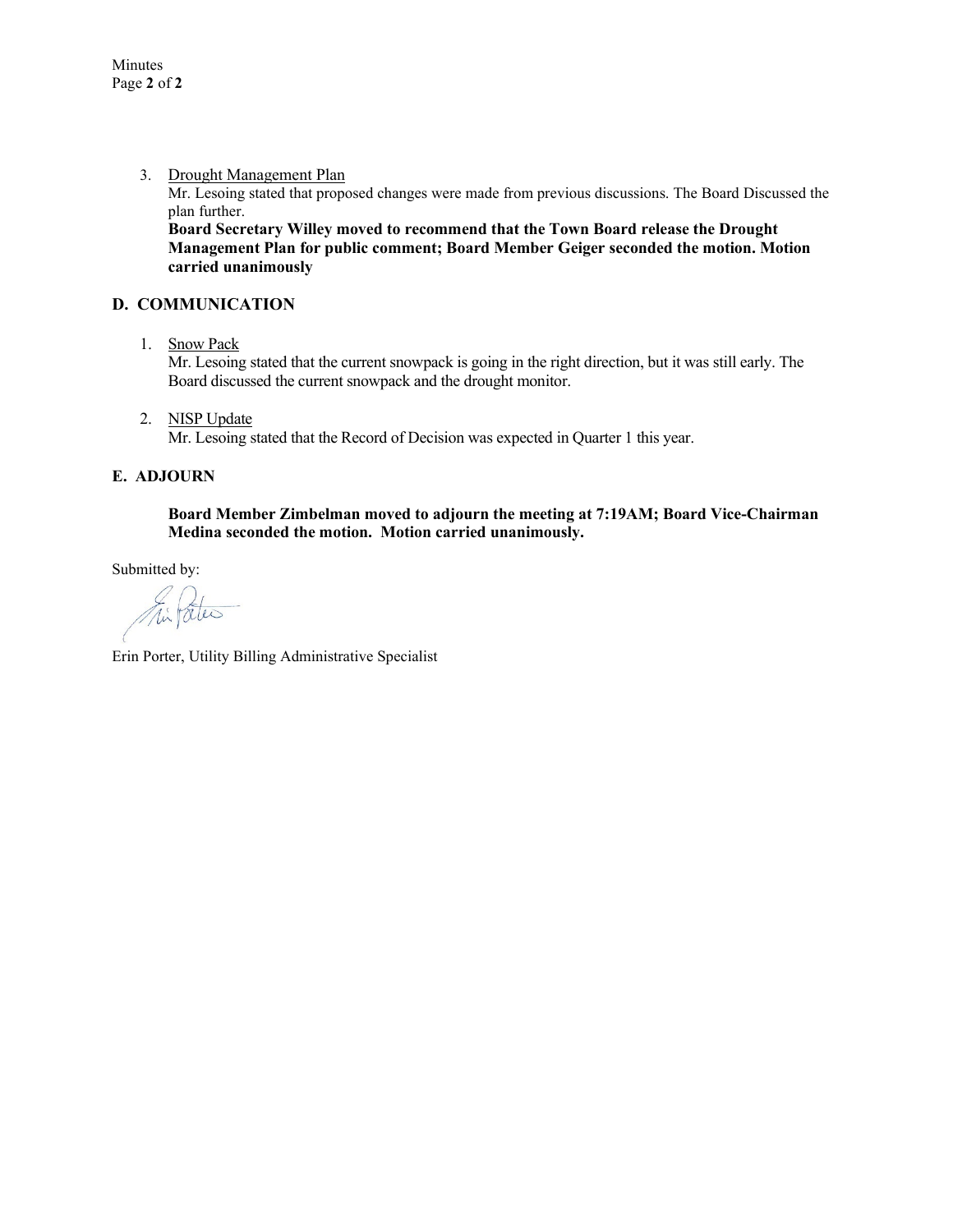# **Town of Windsor Water and Sewer Board Resolution of Recognition and Appreciation**

WHEREAS the Town of Windsor, Colorado and the Windsor Water and Sewer Board recognize Chad Kuhnel, as a valued contributor to Windsor and

WHEREAS Chad Kuhnel has been a foundational part of Water Efficiency Programs at Northern Water and Chad has managed some of their most impactful services and

WHEREAS Chad Kuhnel contributed to Windsor in promoting, providing, and implementing Water-Efficient Landscape Grant Programs to serve Windsor Parks, Metro Districts, and HOAs and

WHEREAS Chad Kuhnel has contributed to the betterment and livability of Northern Colorado with his dedication and devotion to this area

NOW THEREFORE BE IT RESOLVED that the Town of Windsor and the Windsor Water and Sewer Board recognize the work ethic, expertise, and passion of Chad Kuhnel and we are saddened by his early death. We appreciate Chad Kuhnel for his contributions as a valued citizen of Windsor, Colorado. This Resolution of Recognition and Appreciation is being duly recorded in the minutes of the Windsor Water and Sewer Board this Ninth day of the month of February in the year 2022.

To this Resolution I set my hand:

Gregory T Bielawski Chairman Town of Windsor, Water and Sewer Board

**\_\_\_\_\_\_\_\_\_\_\_\_\_\_\_\_\_\_\_\_\_\_\_\_\_\_\_\_\_\_\_\_**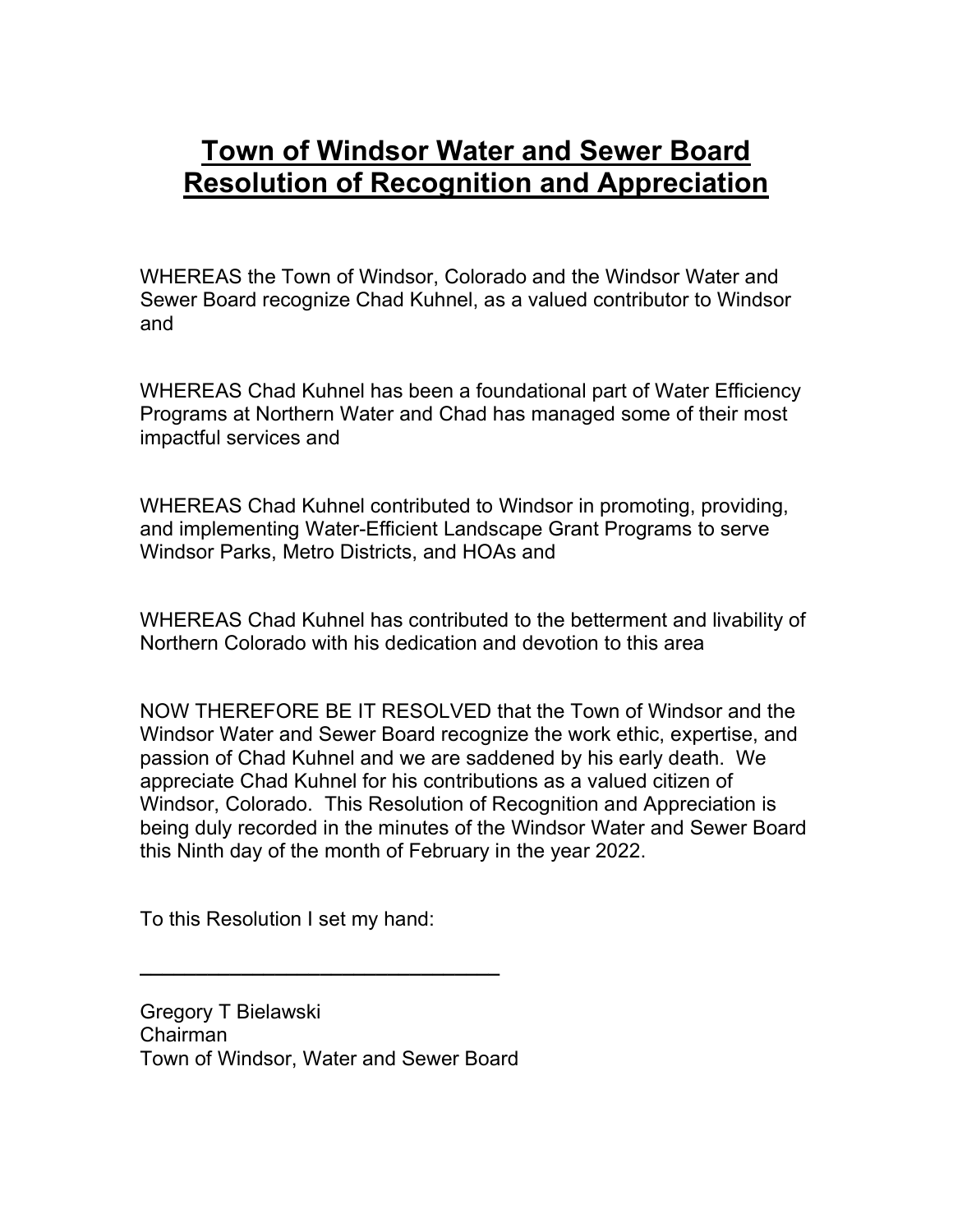## **WATER PURCHASE AGREEMENT**

This Water Purchase Agreement (the "Agreement") is made and entered into this day of  $\qquad \qquad$ , 2022, by and between the Town of Windsor, Colorado, a Colorado home rule municipality, hereinafter referred to as the "Town" and Fort Collins-Loveland Water District hereinafter referred to as the "District".

## **RECITALS**

WHEREAS, the District provides water services to customers in the Northern Colorado area; and

WHEREAS, the Town has contracted with the District for domestic water service for many years, the most recent contractual agreement between the parties having been entered into on March 10, 2008; and

WHEREAS, the current Agreement will expire on or about March 10, 2023; and

WHEREAS, the parties have expressed their mutual desire to extend their contractual relationship under the terms set forth herein; and

WHEREAS, the parties have agreed that the Town will invest in water tank storage capacity to serve emergency demand in accordance with this Agreement; and

WHEREAS, by the terms and provisions of this Agreement the Town and the District desire to set forth their understanding with regard to the District's provision of contractual water services to the Town.

NOW THEREFORE, in consideration of the mutual promises and covenants contained herein and for other good and valuable consideration, the receipt and sufficiency of which is hereby acknowledged the parties covenant and agree as follows:

1. Preamble. The parties acknowledge that the recitals set forth above are true and correct and those recitals are hereby incorporated into the body of this Agreement.

2. Prior Agreement. Upon the approval of the within Agreement by the District and the Town all prior agreements between the parties including, specifically, that certain Water Purchase Agreement dated March 10, 2008, and any extensions thereof, shall be considered void and without effect and the provisions of the within Agreement shall thereafter control the relationship of the parties.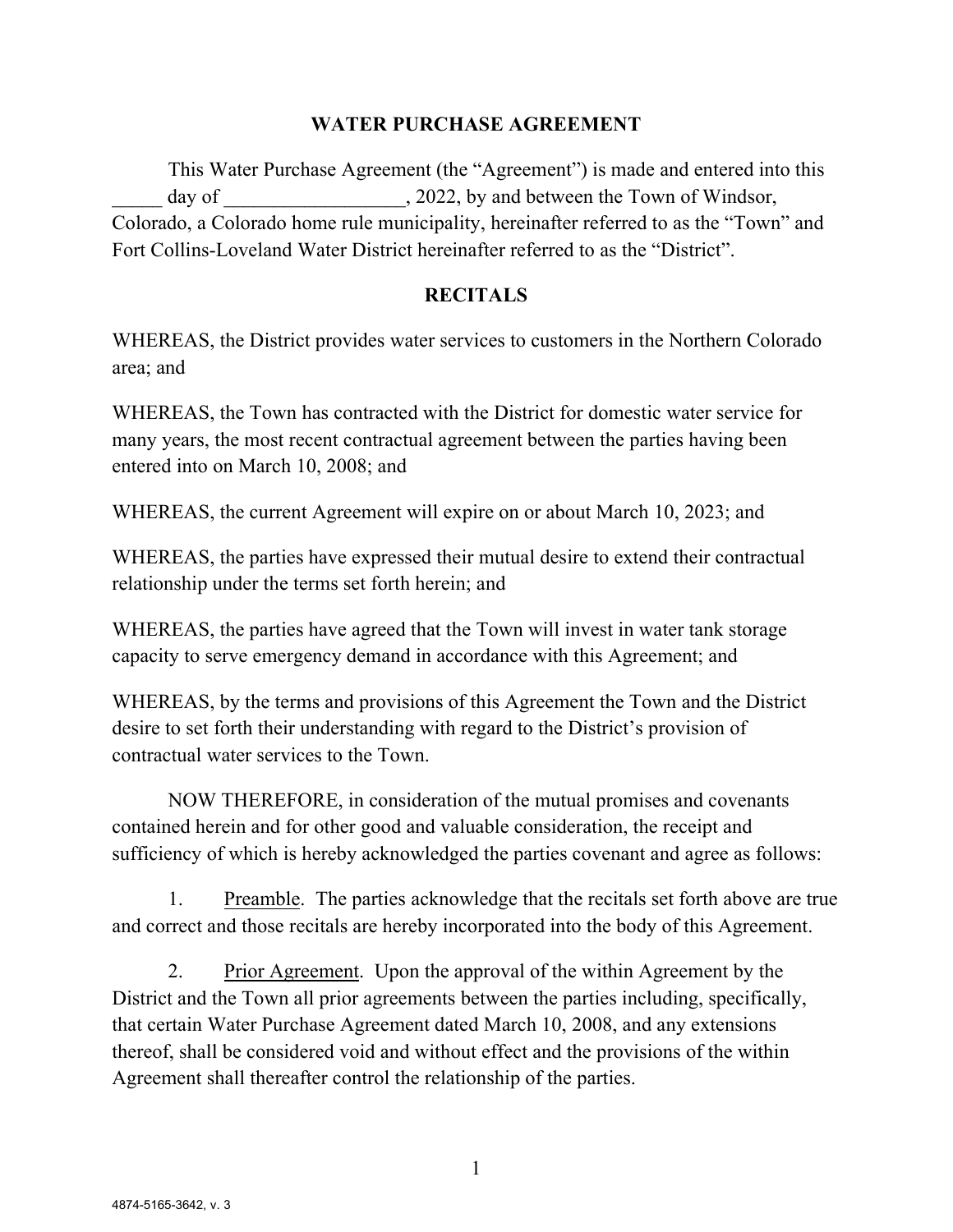3. Water Supply (Non-Emergency Conditions). Commencing upon the approval of this Agreement by the governing bodies of both parties and continuing for the term hereinafter defined, the District shall supply treated potable water to the Town in the maximum amount of 110,000,000 gallons per year, subject to the provisions of additional flow through a second, emergency supply connection to the District's system as set forth herein. This water shall be delivered in accordance with the Town's use demands, except as herein provided, at a flow rate of 250 gallons per minute, but shall in no event exceed 360,000 gallons per day under non-emergency conditions.

4. Emergency Delivery. In the event of an emergency such as a fire flow demand, main break, telemetry failure or natural catastrophe, the Town may increase its daily rate of consumption for periods not to exceed 48 hours. During such emergency conditions, the District will provide an instantaneous flow rate of up to 2,000 gallons per minute, not to exceed 720,000 gallons in a 48-hour period. It is understood and agreed that such emergency consumption limited to 48-hour periods as aforesaid shall not affect the peak demand calculation hereinafter addressed as part of the ongoing rate analysis for water charges to be paid by the Town. Such additional emergency supply delivery shall be provided exclusively through the emergency supply point of delivery hereinafter set forth, and is subject to the availability of potable water and flow rates as determined in the sole discretion of the District. The District makes no warranty that sufficient water supply will be available for the Town's use during an emergency.

5. Service and Facilities. The District agrees that it shall undertake all reasonable measures to provide continuous service of treated potable water to the Town in accordance with applicable state and federal regulations. The District shall provide adequate facilities to deliver water to the Town at the points of delivery designated below, and such other delivery points as the parties may in the future jointly designate. Water provided by the District to the points of delivery to the Town will meet all applicable State and federal water quality requirements and limitations, and will include fluoride levels as determined by the District within such requirements and limitations. The District will be responsible for maintaining water quality on the District side of the points of delivery and for making any modifications to water quality desired by the District. The District shall ensure that its facilities connected to the District's system and which receive, transmit, distribute, store or otherwise provide water supplied by the District also comply with all applicable State and federal requirements, including backflow prevention.

# 6. Points of Delivery.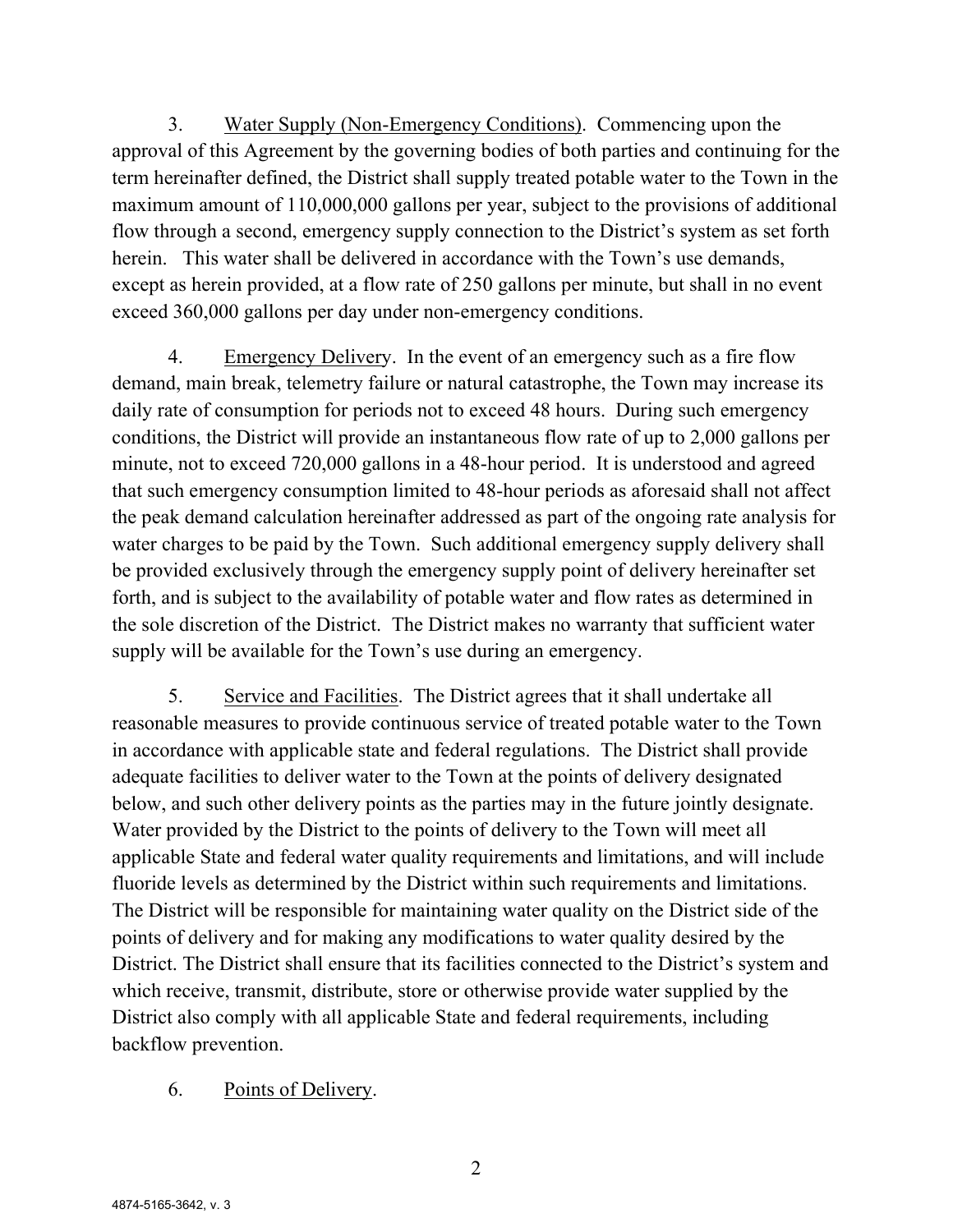(a) Primary Point of Delivery. Except as is hereinafter provided, the primary water service delivered under this Agreement shall occur at the existing master meter located at Colorado State Highway 392. This meter and all associated equipment are owned by the District and during the term of this Agreement the master meter shall be read and maintained by the District. All charges to the Town for water delivered pursuant to Section 3 of this Agreement shall be generated from readings obtained from the master meter as aforesaid.

(b) Emergency Supply Point of Delivery. To facilitate the emergency supply called for in Section 4 above, it is understood and agreed that the Town shall be entitled to establish a second, emergency supply point of connection to the District's system at or near the intersection of New Liberty Road and Weld County Road 13. The Town shall construct and pay the full cost of such connection, including construction of a specialized bidirectional valve and vault. The specialized bidirectional valve shall allow water to flow both from the District to the Town and from the Town to the District to meet the potential emergency needs of either Party. The connection shall be constructed to the specifications of the District, and upon completion, inspection and acceptance by the District shall be owned, operated and maintained by the District. The delivery of water through this connection shall be by master meter and such meter shall be owned, maintained and read by the District. Prior to the activation of the emergency supply connection the Town and the District shall agree upon terms and conditions governing its operation. All charges to the Town for water delivered pursuant to Section 4 of this Agreement shall be generated from readings obtained from the master meter described in this subparagraph (b).

7. Non-Exclusive Provider. The District acknowledges that in addition to the water supply to the Town pursuant to this Agreement, the Town receives, and will continue to receive, water supplied under contracts with North Weld County Water District and the City of Greeley. Nothing herein shall preclude the Town from securing other sources of potable water supply, treatment and storage.

8. Control Valves and Vault. It is understood and agreed that the control valves and vaults on the transmission lines on the District side of the master meters at both points of delivery shall be owned, maintained and operated exclusively by the District. The District agrees not to install any control mechanisms on the Town side of the master meters. It is likewise understood and agreed that all facilities on the transmission lines on the Town's side of the master meter shall be owned, maintained and operated exclusively by the Town.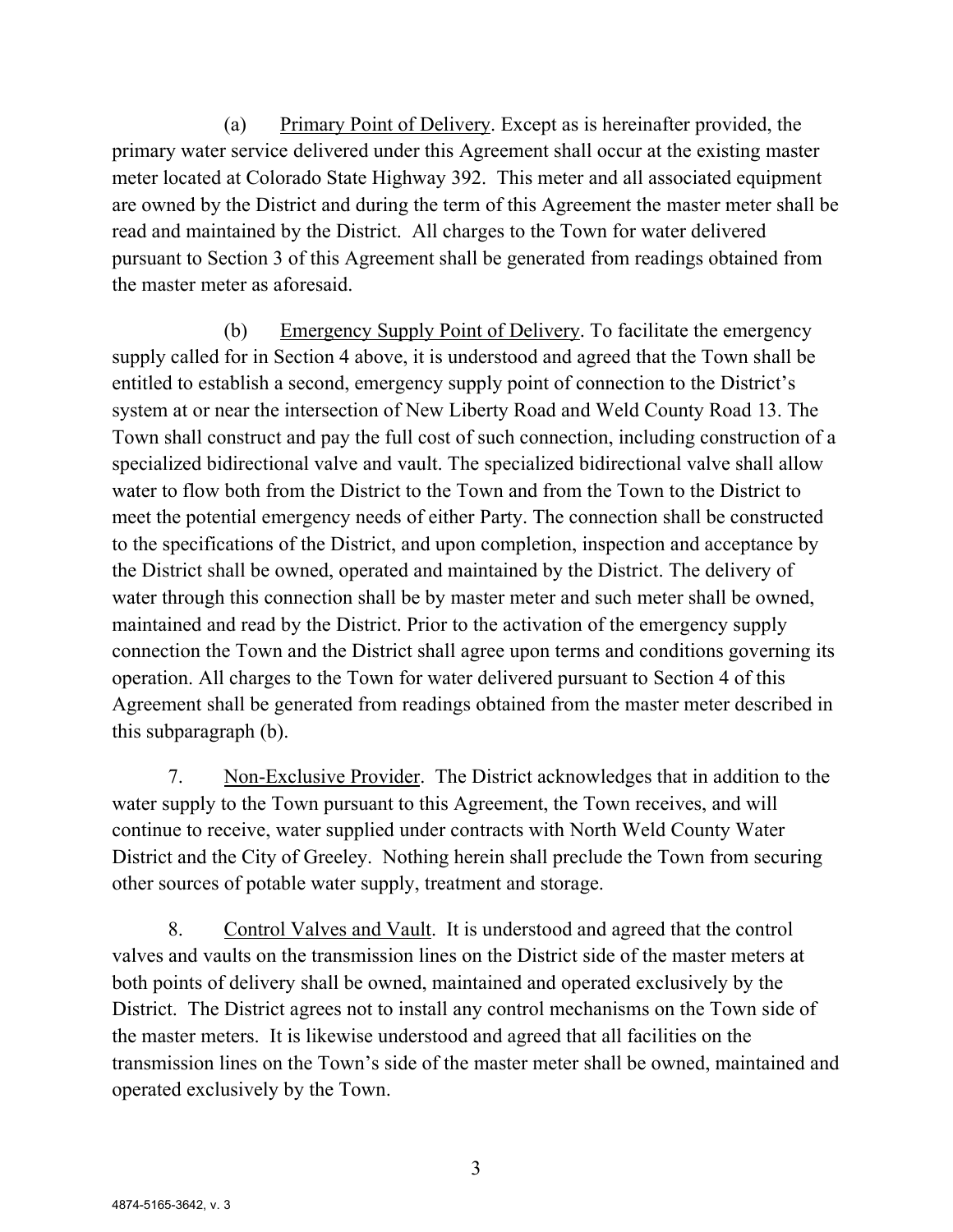9. Delivery to Customers. It is understood and agreed that the Town shall, at its sole discretion and expense, provide all facilities necessary to transport water from the points of delivery to consumers designated by the Town.

10. Term. This Agreement shall remain in effect until March 1, 2038, and may be renewed by the Town for an additional five (5) year period upon notice of such renewal received by the District no later than six (6) months prior to the date of termination.

# 11. Rates.

(a) Standard and Emergency Water Deliveries. For water delivered through the primary and/or emergency supply points of delivery, commencing on the 1st day of the month following the final approval of this Agreement, the Town agrees that is shall pay to the District the sum of Three Dollars and Ninety Two Cents (\$3.92) per one thousand (1000) gallons of potable water delivered to the Town under the terms and conditions of this Agreement. This amount shall be adjusted annually to reflect the change in the Boulder-Denver Consumer Price Index. This adjustment shall become effective upon the anniversary date of the establishment of the original rate under this paragraph.

(b) Emergency Supply Storage and Delivery Charge. To compensate the District for the availability of treated water storage owned by the District and constructed at its sole cost, the Town shall pay to the District within Sixty (60) days of executing this Agreement One Million Two Hundred Twenty-Five Thousand Three Hundred Thirty-Seven Dollars and Fifty-Seven Cents (\$1,225,337.57). In exchange for payment of this sum, the District will make emergency water delivery available to the Town in accordance with Section 4 of this Agreement.

12. Charges and Payment. It is understood and agreed that the Town shall pay to the District as a minimum amount the charges for 110,000,000 gallons of water per year whether or not that quantity of water is taken by the Town.

The District agrees that on or about the last day of each month it shall provide a written statement to the Town for water services rendered. The Town agrees that on or before the  $20<sup>th</sup>$  day of the following month all charges due shall be paid in full. The District reserves the right to discontinue service to the Town after first providing the Town with thirty (30) days' written notice of its default on any charges due hereunder.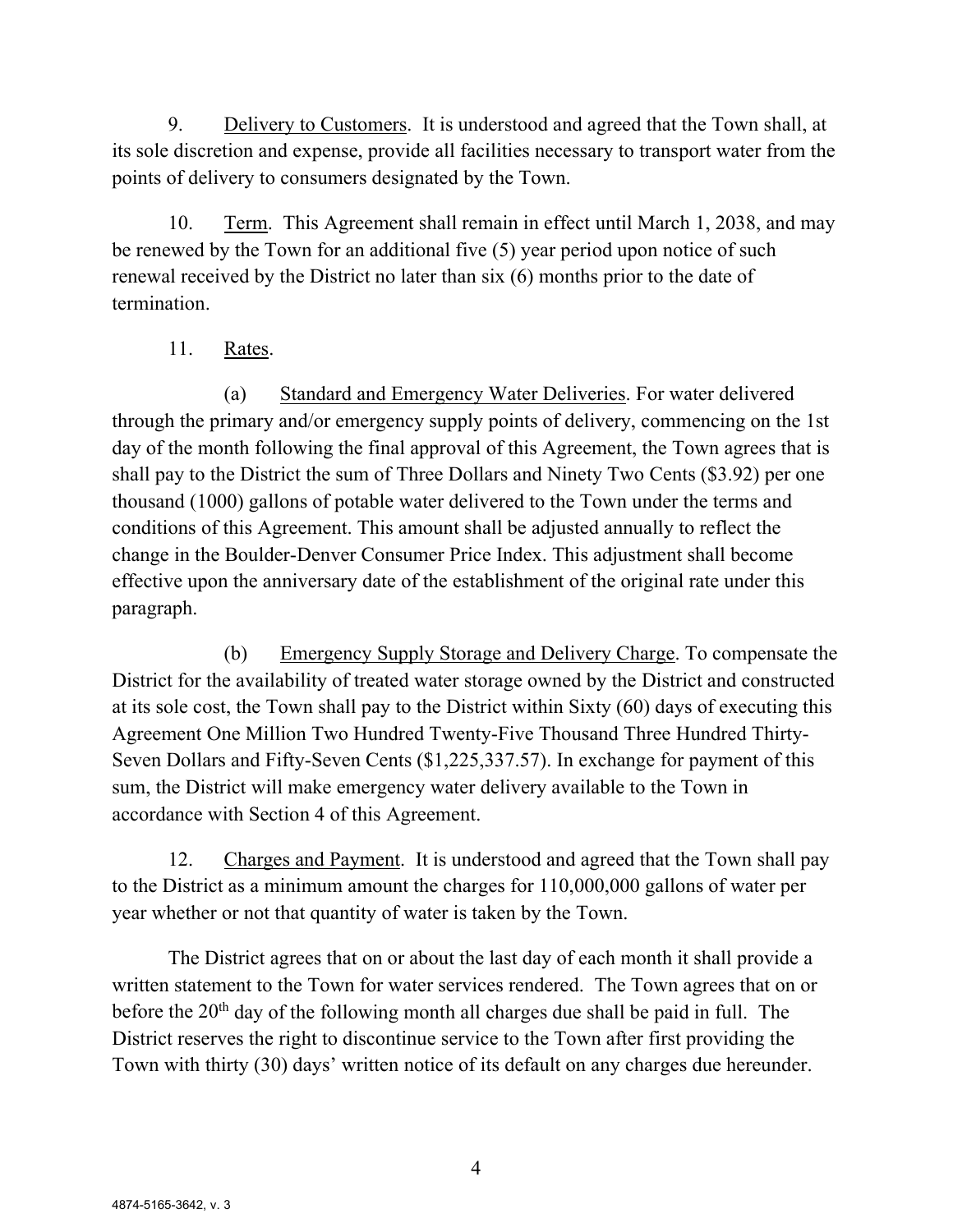Discontinuation of service to the Town for failure to pay shall not relieve the Town of its obligation to pay delinquent amounts due to the District.

13. Application of Raw Water Rights. No later than May first of each year the Town shall furnish to the District such units of water of the Northern Colorado Water Conservancy District ("CBT Units") as may be necessary to satisfy the Town's usage under this Agreement. Title to such CBT Units shall remain in the name of the Town, and the Town agrees that it shall assume and promptly pay all water assessment charges which may be levied by the Northern Colorado Water Conservancy District on the CBT Units of water required by the District for service to the Town. The District's obligation to provide water to the Town is expressly limited to the amount of water actually provided at the Soldier Canyon Water Treatment Plant pursuant to the Town's CBT Units; the CBT Units yield may vary from year to year as determined by the Northern Colorado Water Conservancy District, and in drought years may yield little or no water.

14. Service Prohibited Within District Boundaries. The Town agrees that it will not provide domestic water service to any consumers residing within the boundaries of the District during the term of this Agreement.

15. Notices. Requirements of notice hereunder shall be deemed satisfied upon mailing to the parties as follows:

| Town Manager              | District Manager             |
|---------------------------|------------------------------|
| Town of Windsor, Colorado | 5150 Snead Drive             |
| 301 Walnut Street         | Fort Collins, Colorado 80525 |
| Windsor, Colorado 80550   |                              |

16. Arbitration. The parties agree that any disputes arising hereunder shall be submitted for determination through arbitration procedures subsequently agreed to by the parties. In the event the parties cannot reach agreement on such procedures, arbitration shall be conducted in accordance with the rules for commercial arbitration of the American Arbitration Association. The parties hereby agree to be bound by the good faith decision of any arbitrator or arbitrators.

17. No Third-Party Beneficiaries. It is expressly understood and agreed that enforcement of the terms and conditions of this Agreement, and all rights of action relating to such enforcement, shall be strictly reserved to the parties and nothing contained in this Agreement shall give or allow any such claim or right of action by any other third-party on such Agreement. It is the express intention of the parties that any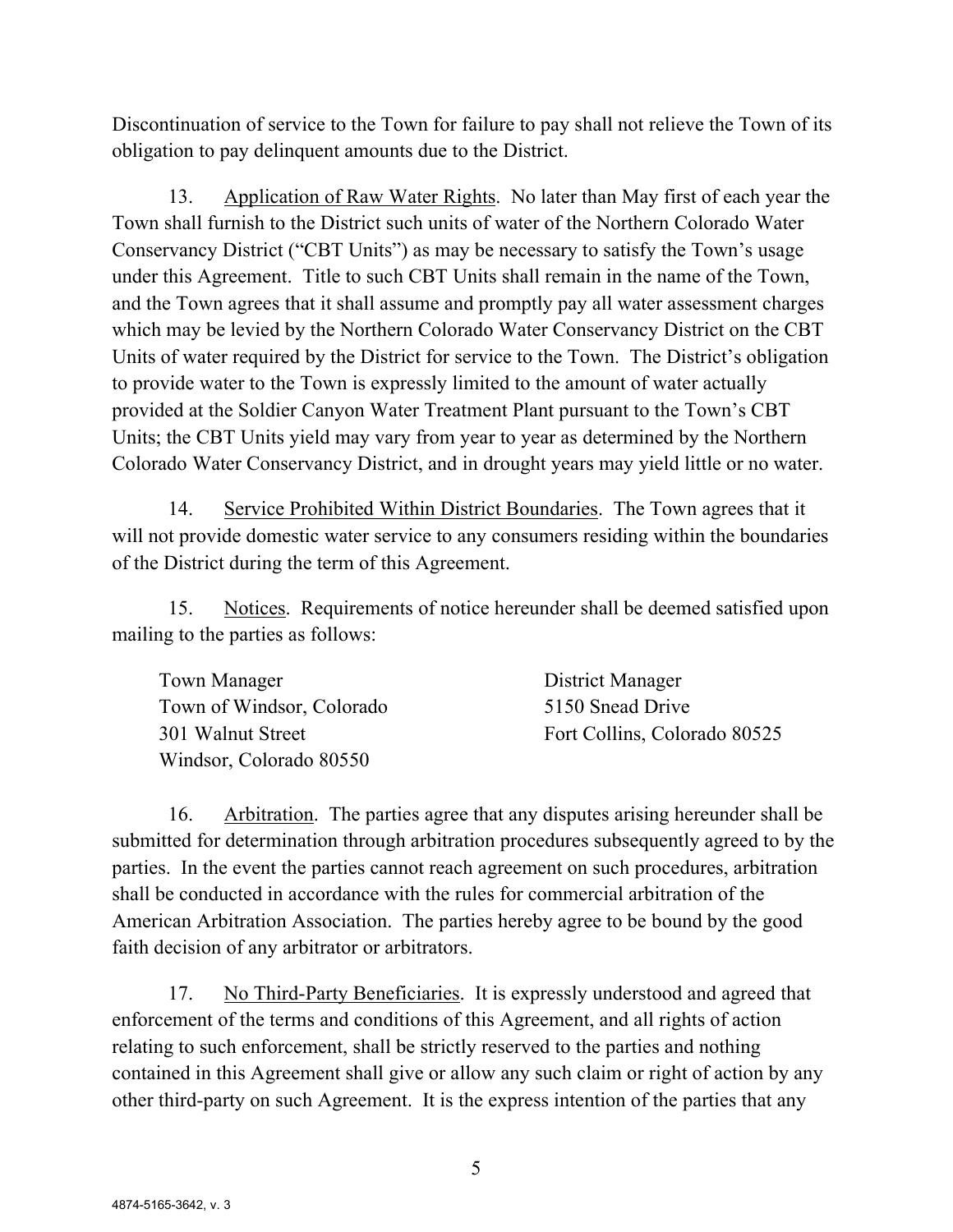person other than parties receiving services or benefits under this Agreement shall be deemed to be an incidental beneficiary only.

18. Assignment. Neither party may assign this Agreement or parts hereof or its rights hereunder without the express written consent of the other party.

19. Amendment and Modification. This Agreement may be amended or modified only in writing signed by both parties.

20. Binding Effect. This Agreement shall inure to and be binding on the heirs. executors, administrators, successors and assigns of the parties hereto.

21. Entire Agreement. This Agreement constitutes the entire agreement between the parties relating to its subject matter, and sets forth the rights, duties and obligations of each party to the other as of the date first appearing above. Any prior agreements, promises, negotiations or representations not expressly set forth in this Agreement are of no force and effect.

22. Severability. If any provision of this Agreement is determined to be unenforceable or invalid, the unenforceable or invalid part shall be deemed severed from this Agreement, and the remaining portions of this Agreement shall be carried out with the same force as if the severed portion had not been part of this Agreement, provided that the parties both agree that the severed provision does not alter the intent and/or purpose of the Agreement.

23. Controlling Law. This Agreement shall be governed by and construed in accordance with the laws of the State of Colorado.

24. No Waiver. No waiver of any of the provisions of this Agreement shall be deemed to constitute a waiver of any other provisions of this Agreement, nor shall such waiver constitute a continuing waiver unless otherwise expressly provided herein, nor shall the waiver of any default hereunder be deemed a waiver of any subsequent default hereunder.

25. Governmental Immunity. Nothing herein shall be construed as a waiver of the rights and privileges of the Town or the District pursuant to the Colorado Governmental Immunity Act, §§24-10-101, et seq., C.R.S., as amended from time to time.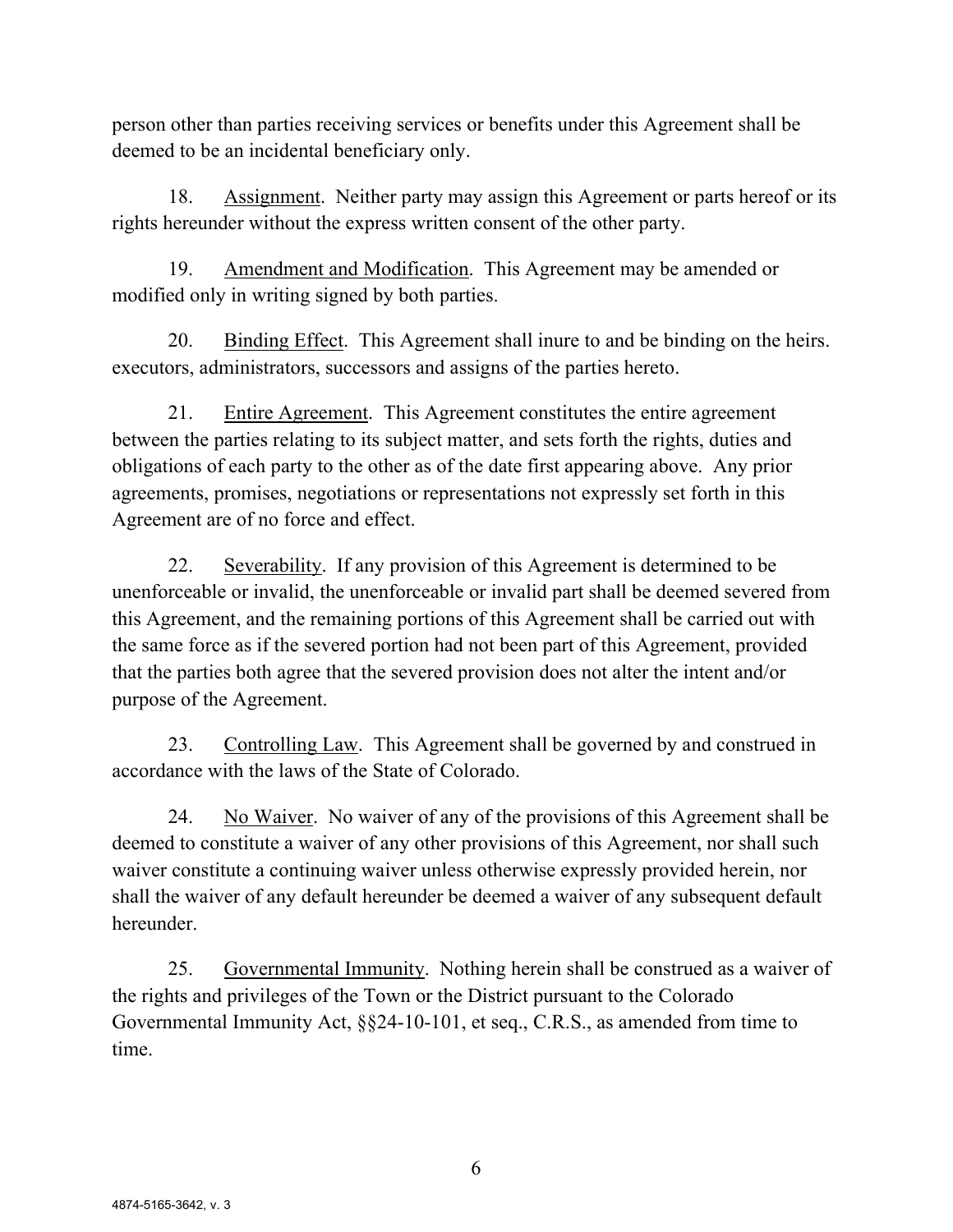26. Annual Appropriation. Pursuant to Article X, Section 20 of the Colorado Constitution and Section 11.11 of its Home Rule Charter, the Town's obligations hereunder are entered into by the Town, through its Water Activity Enterprise, and are subject to the annual appropriation of funds necessary for the performance thereof only to the extent that the Town no longer provides service through its Water Activity Enterprise or its Water Activity Enterprise is determined to not satisfy the requirements of Article X, Section 20(2) of the Colorado Constitution, in which case the Town's obligations hereunder are subject to the annual appropriation of funds necessary for the performance thereof, which appropriations will be made in the sole discretion of the Town Board. The District's obligations hereunder are entered into by the District, through its Water Activity Enterprise, and are subject to the annual appropriation of funds necessary for the performance thereof only to the extent that the District no longer provides service through its Water Activity Enterprise or its Water Activity Enterprise is determined to not satisfy the requirements of Article X, Section 20(2) of the Colorado Constitution, in which case the District's obligations hereunder are subject to the annual appropriation of funds necessary for the performance thereof, which appropriations will be made in the sole discretion of the District's Board of Directors.

IN WITNESS WHEREOF, the parties have caused this Agreement to be duly executed and delivered by their respective officer thereunto duly authorized as of the date first above written.

> FORT COLLINS-LOVELAND WATER **DISTRICT**

By:

President

Attest:

Secretary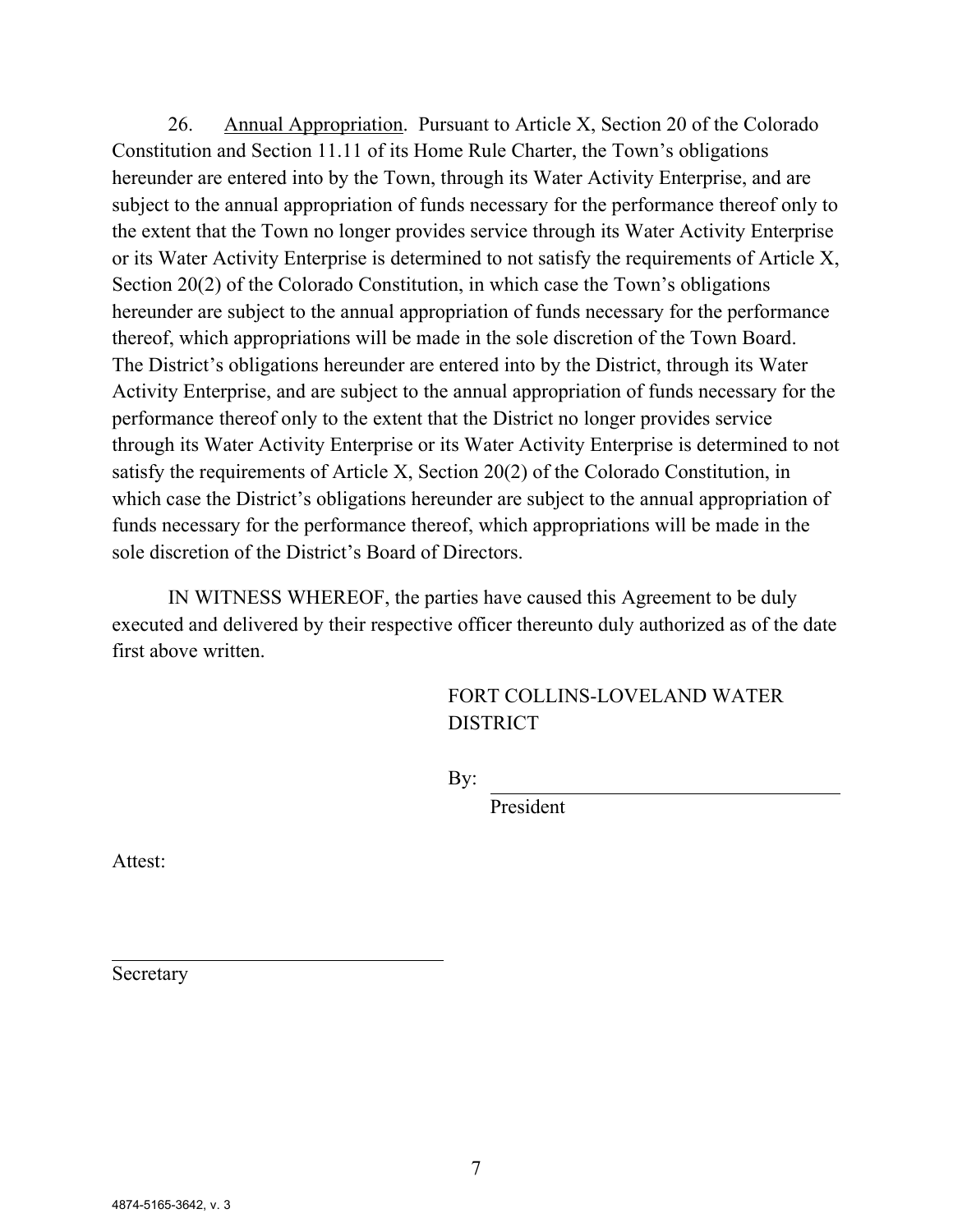TOWN OF WINDSOR, a Colorado municipal corporation

By:

Paul Rennemeyer, Mayor

Attest:

Karen Frawley, Town Clerk